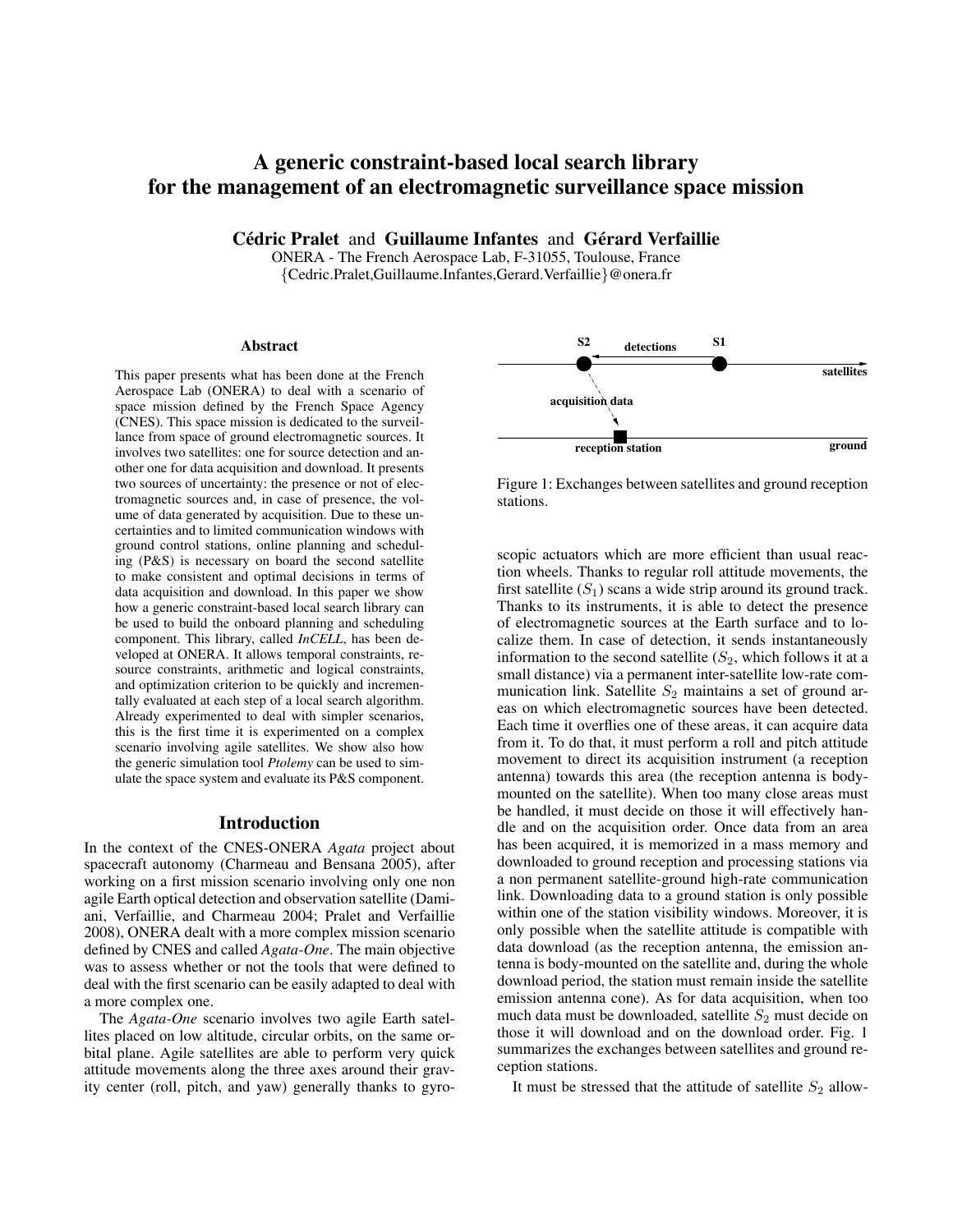

Figure 2: How the attitude movement to be performed by satellite  $S_2$  to transit from a data acquisition to another one depends on the time at which the transition is triggered. In the second case (right), the angular movement to be performed is greater than in the first case (left).

ing it to direct its reception antenna towards a given area depends on the position of the satellite on its orbit and thus on time. In such conditions, the attitude movement necessary to transit from a data acquisition from a given area to a data acquisition from another area, and thus the time taken by this transition, depends not only on both areas, but also on the time at which the transition is triggered (time-dependent transition duration). See Fig. 2 for an illustration.

This mission scenario involves two main sources of uncertainty: the presence or not of electromagnetic sources and, in case of presence, the volume of data generated by acquisition (this volume is highly variable and can typically range from 1 to 1000). Due to these uncertainties and to the non permanent visibility of satellites by ground control stations, online decision-making on data acquisition and download is necessary on board satellite  $S_2$ . To make such decisions, it would be possible to use manually defined decision rules. However, decisions would be better informed if they could use the result of P&S: planning and scheduling regularly performed over a given horizon ahead, using the most up to date information about detections and data volumes; decisions made according to the first steps of the plans produced.

Due to the limited computing time available for P&S and due to the limited computing resources available on board (CPU and RAM), heuristic search (greedy and/or local search) seems to be the right option to build an anytime combinatorial search procedure, able to produce quickly good quality plans and to improve on them as long as time is available before making decisions. It is widely used in space missions that require online onboard P&S (Chien et al. 2000; 2005b; 2005a). We already used it in the context of Earth observation and surveillance missions (Lemaître et al. 2002; Beaumet, Verfaillie, and Charmeau 2011; Pralet and Verfaillie 2008; Pralet et al. 2011; Verfaillie et al. 2011). However, each time, we built specific heuristic search procedures, dedicated to the specific mission at hand and not directly reusable to handle other missions. To deal with the *Agata-One* scenario, we decided to change our approach and to use generic tools developed at ONERA in the context of the *Agata* project and, more specifically, the *Invariant-based Constraint EvaLuation Library* (*InCELL* (Pralet and Verfaillie 2013)).

*InCELL* draws its inspiration from the ideas of *Constraint-based local search* (CLS (Hentenryck and Michel 2005)). In CLS, the user defines a model of its problem in terms of decision variables, constraints, and optimiza-

tion criterion. She/he defines also its local search procedure over the set of complete variable assignments (where every variable is assigned). Because the speed of each local move is one of the keys to local search success, the software uses so-called *invariants* which allow expressions and constraints to be quickly and incrementally evaluated after each move. In *InCELL*, multiple-input multiple-output invariants allow expressions, arithmetic and logical constraints, temporal and resource constraints to be expressed and efficiently handled. *InCELL* calls for *Simple Temporal Network* (STN (Dechter, Meiry, and Pearl 1991)) techniques which allow temporally flexible plans to be produced, and for *Time-dependent* STN (TSTN (Pralet and Verfailllie 2012)) techniques which allow time-dependent transition durations to be taken into account.

To deal with the *Agata-One* scenario, an *InCELL* model of the associated P&S problem (decisions about data acquisition and download by satellite  $S_2$ ) was built, a simple non chronological greedy search procedure was designed, and the events that trigger a new call to P&S over a given horizon ahead were defined.

To simulate the space system and to evaluate its P&S component, an event-based model of the system, based on the notions of state, event preconditions and effects, and event activations, was built and implemented using the generic simulation tool *Ptolemy* (Eker et al. 2003). Whereas P&S allows only the utility of decisions over the planning horizon to be evaluated, this simulation allows the global utility of successive decisions over the simulation horizon to be evaluated.

Sect. 1 describes problem data and Sect. 2 presents the structure of possible decisions. In Sect. 3, a constraint-based model of the P&S problem is introduced. The main ingredients of the *InCELL* library, as well as its main reasoning mechanisms, are presented in Sect. 4. Sect. 5 describes the search procedure and Sect. 6 defines when P&S is called. Sect. 7 shows how the space system and its P&S component can be simulated and evaluated, using the *Ptolemy* tool.

## 1 Problem data

Permanent (static) problem data is the following:

- a finite set of ground areas that must be kept under surveillance;
- a finite sequence of priority levels;
- for each ground area, its priority level, its weight (to give more or less weight to areas of the same priority level), an acquisition duration, an expected, a minimum, and a maximum volume of data resulting from acquisition;
- a finite set of ground reception stations;
- a data download rate from satellite  $S_2$  to any ground reception station.

Moreover, it is assumed that a function associates with each ground area  $a$  and each time  $t$  the attitude of satellite  $S_2$ necessary to acquire data from  $a$  at time  $t$ , when acquisition is possible, and that another function associates with each pair of attitudes of satellite  $S_2$  the minimum time necessary to reach the second one, starting from the first one.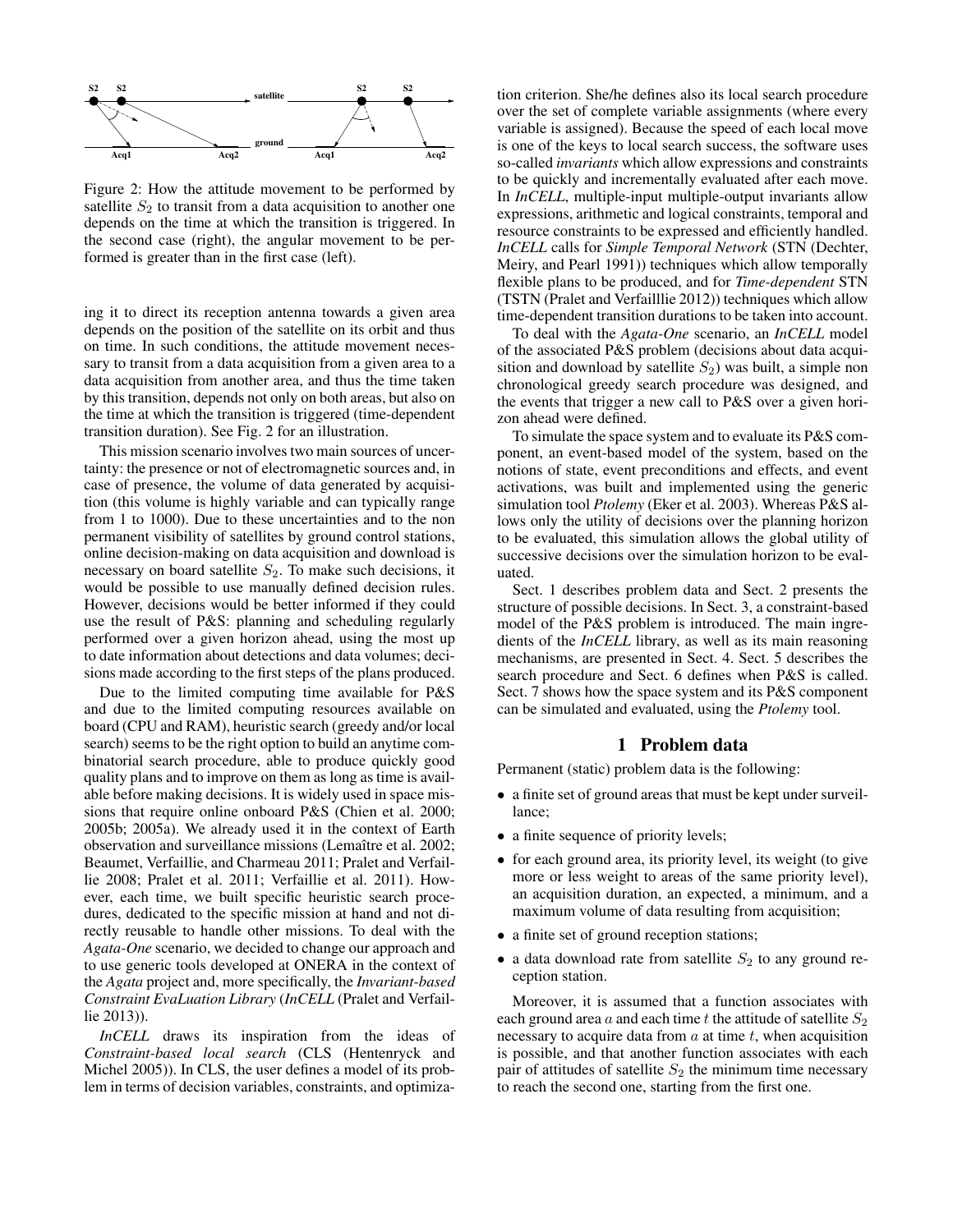

Figure 3: The two concurrent sequences of action on board satellite  $S_2$ . AcqTask = acquisition task; Geo Task = geocentric task; Mvt = attitude movement; Acq = data acquisition; Geo = geocentric pointing; Dl = data download.

Each time P&S is called, its complementary (dynamic) data is the following:

- a planning horizon ahead;
- an attitude of satellite  $S_2$  at the beginning of the planning horizon;
- a set of ground areas from which electromagnetic sources have been detected by satellite  $S_1$ , but no acquisition by satellite  $S_2$  has been performed yet;
- for each of these ground areas, its detection time and a finite sequence of acquisition windows by satellite  $S_2$  over the planning horizon;
- a finite set of acquisitions that have been already performed, but whose data has not been downloaded yet (still present in memory);
- for each of these acquisitions, its detection and acquisition times and its actual volume in memory;
- a finite sequence of download windows by satellite  $S_2$ over the planning horizon.

Acquisition windows are reduced in case of intersection with a download window, when acquisition is incompatible with download, in order to give priority to data download.

#### 2 Possible decisions

On board satellite  $S_2$ , it is necessary to decide on two concurrent sequences of action:

- the sequence of data acquisitions;
- the sequence of data downloads.

The first sequence is made of acquisition tasks, each one following immediately the previous one. An acquisition task is, according to an HTN-like decomposition of tasks into sub-tasks (*Hierarchical Task Networks* (Nau et al. 2003)), itself made of:

- either an attitude movement immediately followed by a data acquisition;
- or an attitude movement immediately followed by a geocentric pointing, immediately followed by another attitude movement, immediately followed by a data acquisition (satellite geocentric pointing maintained towards Earth center is a waiting action, favourable to communication with Earth, data downloads, and energy recharging).

This sequence, possibly completed by an attitude movement followed by a geocentric pointing at the end of the planning horizon, entirely defines the attitude trajectory of satellite  $S_2$ .

The second sequence is made of data downloads, each one being performed within a download window. In this sequence, a download may not immediately follow the previous one. This is the case when it is necessary to wait for the end of an acquisition before downloading resulting data within a download window.

Fig. 3 illustrates the two concurrent sequences of action. Both sequences are not independent from each other because data download requires preceding acquisition.

## 3 A constraint-based model

P&S problem is a kind of over-constrained scheduling problem (over-constrained because it may be impossible to schedule all the candidate tasks (Kramer and Smith 2003)) which can be modeled using only constraints over intervals. An interval is defined by its presence, its starting date, its ending date, and its duration. Its presence is a boolean, equal to 1 if and only if the interval is effectively present in the schedule.

The model associates:

- with each ground area from which electromagnetic sources have been detected by satellite  $S_1$ , but no acquisition by satellite  $S_2$  has been performed yet, an acquisition interval, a geocentric pointing interval, and a download interval;
- with each acquisition that has been already performed by satellite  $S_2$ , but whose data has not been downloaded yet, a download interval.

These intervals may be present or absent. Constraints to be satisfied are the following:

- each acquisition interval must be, when present, included in one of the acquisition windows of the associated ground area; its duration is the acquisition duration of the associated ground area, defined in the problem data;
- each download interval must be, when present, included in one of the download windows; if the acquisition has been already performed at the P&S time, download duration is equal to the actual volume in memory divided by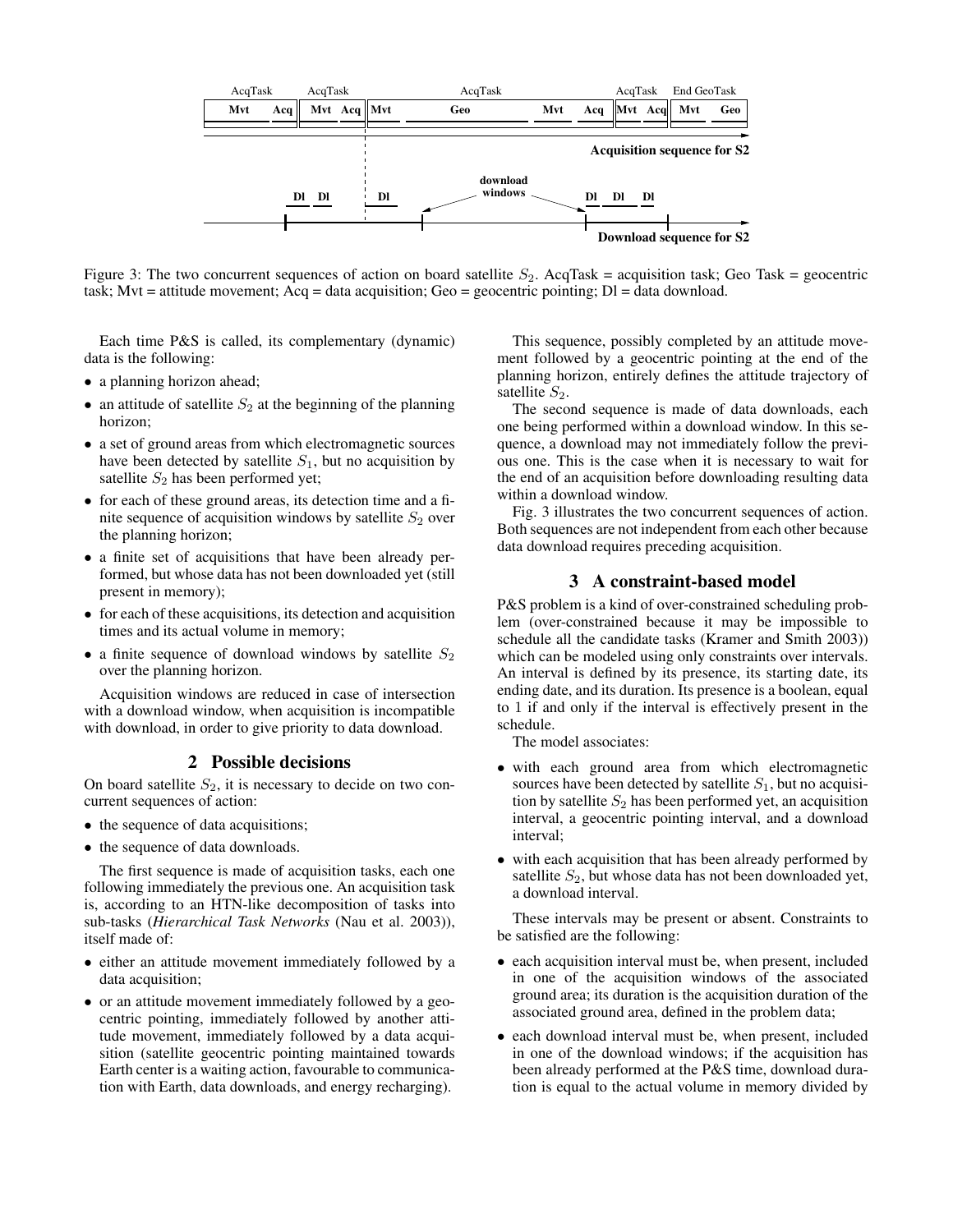the download rate; if it has not been performed yet, it is equal to the maximum volume resulting from acquisition divided by the download rate (pessimistic assumption allowing the produced schedule to be surely executed);

- for each ground area from which electromagnetic sources have been detected, absence of the acquisition interval implies absence of the geocentric pointing and download intervals; presence of the geocentric pointing interval implies that it must precede the acquisition interval and follow the previous acquisition interval; presence of the download interval implies that it must follow the acquisition interval;
- there must be no overlapping between present acquisition and geocentric pointing intervals and enough time between successive intervals to allow attitude movements; moreover movements to or from geocentric pointings must be performed in minimum time in order to give geocentric pointing as much time as possible;
- there must be no overlapping between present download intervals.

The criterion to be optimized is a vector of global utilities, one per priority level. The global utility associated with a priority level  $p$  is equal to the sum of the local utilities associated with each of the ground areas of priority  $p$ . The local utility associated with a ground area is equal to its weight multiplied by two functions which both take a value between 0 and 1: a decreasing function of the time between detection and acquisition and another decreasing function of the time between acquisition and download. These functions tend to encourage quick acquisition and quick delivery of information on the ground. Two vectors of global utilities, resulting from two schedules, are lexicographically compared from the highest priority level to the lowest one.

#### 4 The InCELL library

*InCELL* (*Invariant-based Constraint EvaLuation Library*) is a software library, dedicated to the quick incremental evaluation of expressions and constraints.

*InCELL* draws its inspiration from the ideas of *Constraint-based local search* (CLS (Hentenryck and Michel 2005)). In CLS, the user defines a model of its problem in terms of decision variables, constraints, and optimization criterion. She/he defines also its local search procedure over the set of complete variable assignments (every variable assigned). Because the speed of each local move is one of the keys to local search success, the software uses socalled *invariants* which allow expressions and constraints to be quickly and incrementally evaluated after each move. An invariant is a one-way constraint of the form  $x \leftarrow exp$ , where  $x$  is a variable and  $exp$  a function of other variables, such as for example  $x \leftarrow \sum_{i=1}^{N} y_i$ . On this example, when the value of  $y_j$  for some j is modified, it is not necessary to recompute  $\sum_{i=1}^{N} y_i$  from scratch. It suffices to add to the previous value of x the new value of  $y_i$ , minus its old value. The only condition is the absence of cycles in the definition of invariants (no variable directly or indirectly function of itself).

*InCELL* extends the definition of invariants by allowing multiple-input multiple-output invariants. Invariants allow expressions, but also constraints, to be represented. Constraints, such as for example  $\sum_{i=1}^{N} y_i \leq K$ , are specific invariants whose evaluation stops when they are violated. In *InCELL*, a constraint optimization problem (variables, constraints, and criterion) takes the form of a DAG (*Directed Acyclic Graph*) of invariants. Each time the value of some atomic variables (variables that are not functions of other variables and are roots of the DAG) is modified, the DAG of invariants is lazily reevaluated according to a DAG topological order: any invariant is reevaluated only when necessary and at most once.

On top of these basic concepts and mechanisms, *InCELL* offers some constructs dedicated to scheduling: time point variables, interval variables (defined by two time point variables and a distance constraint between them), unary and binary distance constraints (of the form  $x \leq K$  or  $x-y \leq K$ ). All temporal constraints are managed using a special STN invariant (*Simple Temporal network* (Dechter, Meiry, and Pearl 1991)) which has as inputs a set of unary and binary distance constraints and as outputs the earliest dates of all the time point variables involved in the constraints. Classical STN techniques are used to handle the STN: constraint propagation, maintenance of propagation chains, decomposition of the distance graph into strongly connected components. Moreover, STN concepts and techniques are extended in *InCELL* to deal with so-called *time-dependent scheduling* (Gawiejnowicz 2008), that is with time-dependent distance constraints (Pralet and Verfailllie 2012) where the minimum distance is not a constant, but a function of the involved time points (of the form  $x - y \leq F(x, y)$  with some assumptions about Function  $F$ ). All the constraints over intervals, defined in the previous section, can be managed by *InCELL*, including the minimum transition times between successive acquisition and geocentric pointing intervals, thanks to time-dependent distance constraints.

*InCELL* allows also resource constraints to be defined and profiles of resources (with piecewise constant or linear evolutions) to be quickly and incrementally maintained, taking into account the earliest dates produced by the STN. This would allow memory (piecewise constant evolution) and energy (piecewise linear evolution) constraints to be managed. However, these constraints are ignored in our problem: energy because it is not limiting and memory because of the uncertainty about the volume of data generated by acquisition. When planning acquisitions, we prefer not to limit acquisitions because of possible large volumes of data. However, when executing the acquisition plan, before triggering an acquisition, in case of possible memory overflow, we remove from memory lower priority data and, when it is not sufficient, we cancel the acquisition.

One of the key features of *InCELL* is its ability to work on dynamic models (a new model each time P&S is called) using a unique static model which is recycled to build dynamic models. This allows any dynamic memory allocation to be avoided on board: a key requirement when building embedded reactive control software.

See (Pralet and Verfaillie 2013) for more details about the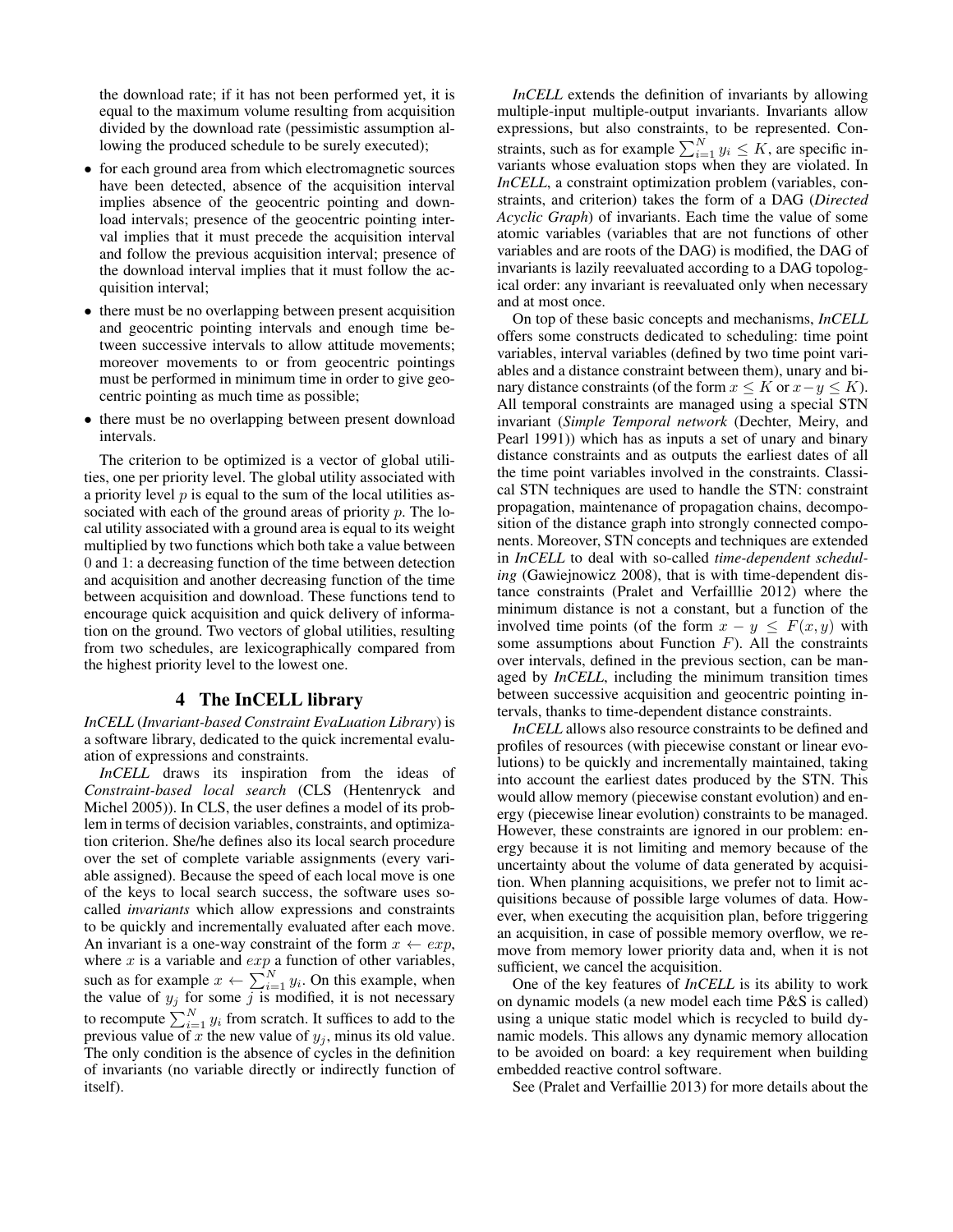

Figure 4: Exchanges between the environment, the reactive executive, and the deliberative P&S component.



Figure 5: Horizon over which an acquisition plan is built at a given time t on board satellite  $S_2$ .

*InCELL* library.

## 5 A non chronological greedy search

To build online acquisition and download plans on board satellite  $S_2$ , we defined a very simple greedy search procedure, although more sophisticated local search procedures could be considered (Aarts and Lenstra 1997).

At each step of this procedure, an acquisition (resp. download) of highest priority level and of highest utility at this priority level is selected and added to the acquisition (resp. download) plan, when addition is possible. It is added in the best acquisition (resp. download) window and at the best position in the acquisition (resp. download) sequence in terms of utility. Once the acquisition sequence is defined, geocentric pointings are added between acquisitions, when possible.

## 6 Calls to planning and scheduling

In case of online P&S, it is not only necessary to define the P&S model and the reasoning and search mechanisms. It is necessary to define when the executive calls to P&S, in order to get a plan over some planning horizon ahead and to follow it until a new call to P&S. See Fig. 4 for a global view of the exchanges between the environment, the reactive executive, and the deliberative P&S component.

In our problem, as far as acquisitions are concerned, we define the length  $PHL$  of the planning horizon (horizon over which P&S is called; typically some hours) and the maximum planning time  $MPT$  (maximum time taken by P&S; typically some seconds). The planning horizon of length PHL is regularly shifted (typically every half an hour). P&S is called again when a new acquisition opportunity appears over the planning horizon. This happens either when electromagnetic sources are detected by satellite  $S_1$  on some ground area, or when the planning horizon is shifted and a new acquisition window for some ground area appears over the new planning horizon. In such a case, we

consider the current time t, the time  $t' = t + MPT$  at which a plan will be surely available, the time  $t''$  from which decisions can be made, taking into account acquisition or attitude movement possibly in progress at  $t'$  (acquisitions and attitude movements are not interruptible, but geocentric pointings are), and we call to P&S over the planning horizon from  $t''$ . See Fig. 5 for an illustration.

As far as downloads are concerned, P&S is called  $MPT$ before each download window (or group of windows that overlap or are very close to each other) over the whole window (or group of windows).

### 7 Simulation

We used the simulation tool *Ptolemy* to simulate the space system. *Ptolemy* (Eker et al. 2003) (see http://ptolemy.eecs.berkeley.edu/) is a generic tool dedicated to the simulation of dynamic systems, with an emphasis on hybrid simulation. Among many other possibilities, it is possible within *Ptolemy* to simulate a system whose dynamics involves both discrete events and continuous evolutions of resources. To express in *Ptolemy* the dynamics of the space system, we particularly relied on the *Ptera* framework (Feng, Lee, and Schruben 2010) which is based on the notions of state, events, event preconditions and effects, and conditional activations by events of other events (possibly with some delay and some probability). See Fig. 6 for an illustration of the several temporal horizons that are handled in the simulation (simulation, commitment, planning, and decision horizons).

This simulation was run on scenarios built by CNES. Fig. 7 shows a screenshot of the simulation tool at the end of a five day simulation horizon, where one can see:

- at the top left, the current acquisition requests over the whole world (small circles) and the visibility circle of the unique ground reception station (in blue);
- at the top right, an artist view of satellites  $S_2$  (in front) and  $S_1$  (behind) with the pointing direction of the former;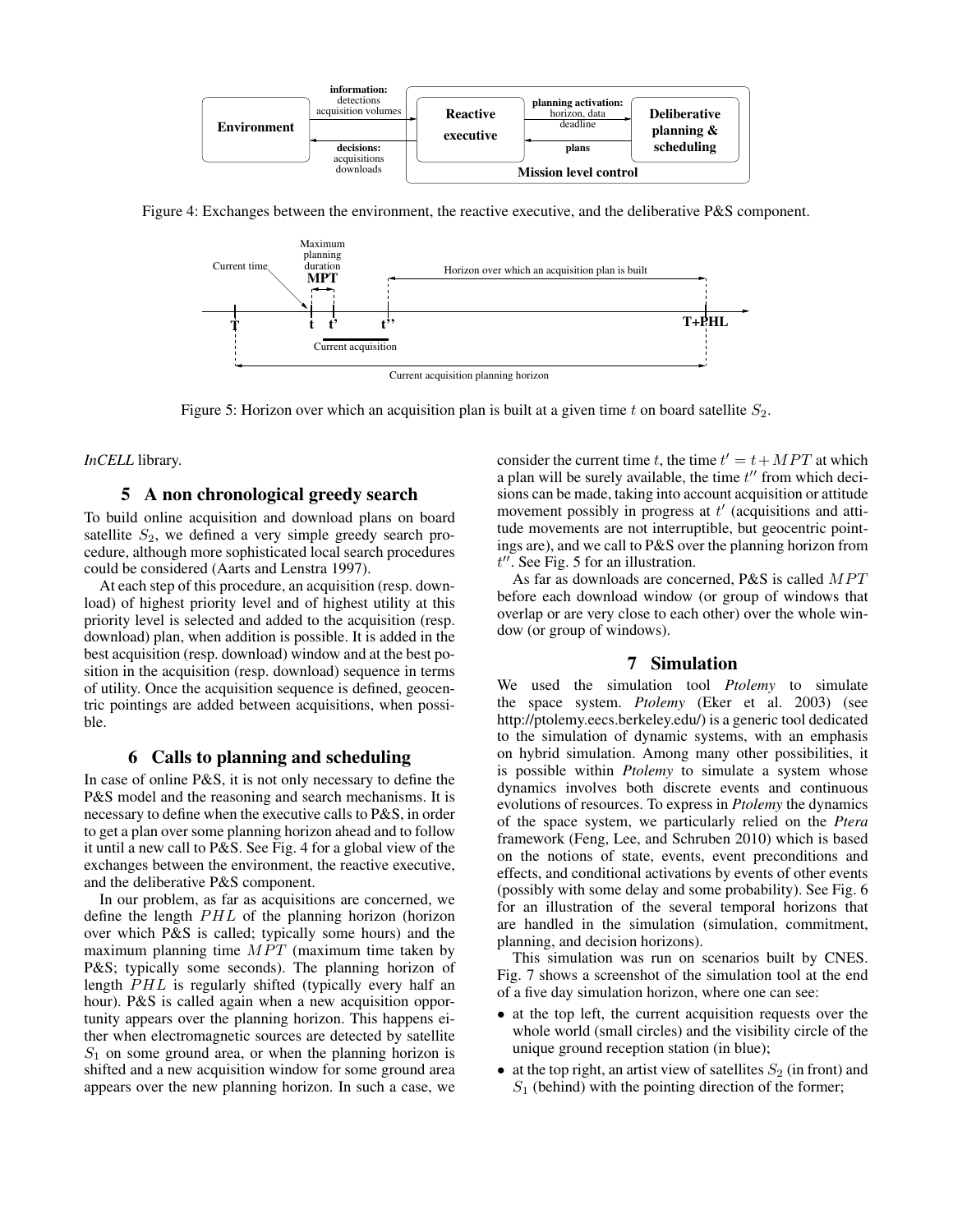

Figure 6: Illustration of the several temporal horizons that are handled in the simulation.



Figure 7: Screenshot of the *Agata-One* simulator at the end of a five day simulation horizon.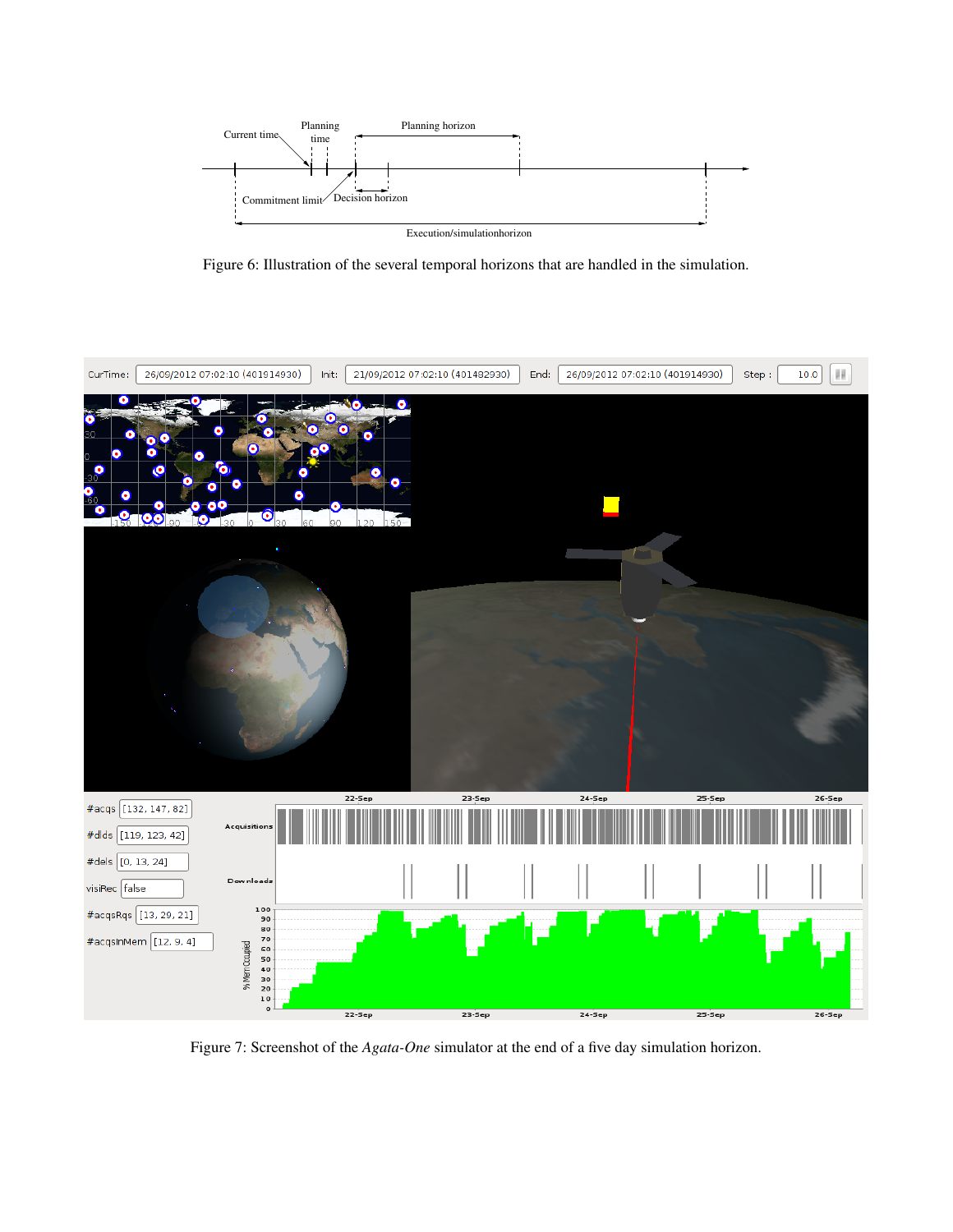| Prio |     |     |    |
|------|-----|-----|----|
| NAcq | 132 | 147 | 82 |
| NDI  | 119 | 123 | 42 |
| NRm  | n   | ۰,  | 24 |

Table 1: Global results over the five day simulation horizon: **Prio** = priority level,  $NAcq$  = number of performed acquisitions;  $NDI$  = number of downloaded acquisitions,  $NRm$  = number of performed acquisitions that have been removed from memory to free space.

• at the bottom right, the sequence of acquisitions, the sequence of downloads, and the evolution of memory on board.

Over this simulation horizon, acquisition planning is called 680 times, each time over a four hour horizon ahead. Download planning is called 16 times, each time over the next download window. Each time it is called, acquisition (resp. download) planning must manage some tens of acquisitions to be performed (resp. downloaded). Acquisition (resp. download) planning takes on average 432 ms (resp. 2258 ms) on an i5-520 Intel processor with 1.2 GHz and 4 GBRAM.

The global results per priority level are shown on Tab. 1 The mean utilization percentage of the downloads windows is of 85.39%.

A demonstration of the space system simulation is presented in the ICAPS 2013 Application Showcase.

#### **Conclusion**

The first result of this study is the demonstration that the generic *InCell* library allows the planning problem associated with a new complex space mission to be easily modeled and efficiently solved. Beyond the necessary improvements of the library in terms of modeling power and algorithm efficiency, the next steps should be the management of other missions, the implementation of the executive and of the P&S component on actual space processors, and the effective use on board an autonomous spacecraft, for example to manage data downloads in presence of uncertainty about volumes.

## References

Aarts, E., and Lenstra, J., eds. 1997. *Local Search in Combinatorial Optimization*. John Wiley & Sons.

Beaumet, G.; Verfaillie, G.; and Charmeau, M. 2011. Feasibility of Autonomous Decision Making on board an Agile Earth-observing Satellite. *Computational Intelligence* 27(1):123–139.

Charmeau, M.-C., and Bensana, E. 2005. AGATA: A Lab Bench Project for Spacecraft Autonomy. In *Proc. of the 8th International Symposium on Artificial Intelligence, Robotics, and Automation for Space (i-SAIRAS-05)*.

Chien, S.; Knight, R.; Stechert, A.; R.Sherwood; and Rabideau, G. 2000. Using Iterative Repair to Improve the Responsiveness of Planning and Scheduling. In *Proc. of the 5th*

#### *International Conference on Artificial Intelligence Planning and Scheduling (AIPS-00)*, 300–307.

Chien, S.; Cichy, B.; Davies, A.; Tran, D.; Rabideau, G.; Castano, R.; Sherwood, R.; Mandl, D.; Frye, S.; Shulman, S.; Jones, J.; and Grosvenor, S. 2005a. An Autonomous Earth-Observing Sensorweb. *IEEE Intelligent Systems* 20(3):16–24.

Chien, S.; Sherwood, R.; Tran, D.; Cichy, B.; Rabideau, G.; Castano, R.; Davies, A.; Mandl, D.; Frye, S.; Trout, B.; Shulman, S.; and Boyer, D. 2005b. Using Autonomy Flight Software to Improve Science Return on Earth Observing One. *Journal of Aerospace Computing, Information, and Communication* 2:196–216.

Damiani, S.; Verfaillie, G.; and Charmeau, M.-C. 2004. An Anytime Planning Approach for the Management of an Earth Watching Satellite. In *Proc. of the 4th International Workshop on Planning and Scheduling for Space (IWPSS-04)*.

Dechter, R.; Meiry, I.; and Pearl, J. 1991. Temporal Constraint Networks. *Artificial Intelligence* 49:61–95.

Eker, J.; Janneck, J.; Lee, E.; Liu, J.; Liu, X.; Ludvig, J.; Neuendorffer, S.; Sachs, S.; and Xiong, Y. 2003. Taming Heterogeneity: the Ptolemy Approach. *Proceedings of the IEEE* 91(1):127–144.

Feng, T.; Lee, E.; and Schruben, L. 2010. Ptera: An Eventoriented Model of Computation for Heterogeneous Systems. In *Proc. of the 10th International Conference on Embedded Software (EMSOFT-10)*, 219–228.

Gawiejnowicz, S. 2008. *Time-dependent Scheduling*. Springer.

Hentenryck, P. V., and Michel, L. 2005. *Constraint-based Local Search*. MIT Press.

Kramer, L., and Smith, S. 2003. Maximizing Flexibility: A Retraction Heuristic for Oversubscribed Scheduling Problems. In *Proc. of the 18th International Joint Conference on Artificial Intelligence (IJCAI-03)*, 1218–1223.

Lemaître, M.; Verfaillie, G.; Jouhaud, F.; Lachiver, J.-M.; and Bataille, N. 2002. Selecting and scheduling observations of agile satellites. *Aerospace Science and Technology* 6:367–381.

Nau, D.; Au, T.; Ilghami, O.; Kuter, U.; Murdock, W.; Wu, D.; and Yaman, F. 2003. SHOP2: An HTN planning system. *Journal of Artificial Intelligence Research* 20:379–404.

Pralet, C., and Verfaillie, G. 2008. Decision upon Observations and Data Downloads by an Autonomous Earth Surveillance Satellite. In *Proc. of the 9th International Symposium on Artificial Intelligence, Robotics, and Automation for Space (i-SAIRAS-08)*.

Pralet, C., and Verfaillie, G. 2013. Dynamic Online Planning and Scheduling using a Static Invariant-based Evaluation Model. In *Proc. of the 23rd International Conference on Automated Planning and Scheduling (ICAPS-13)*.

Pralet, C., and Verfailllie, G. 2012. Time-Dependent Simple Temporal Networks. In *Proc. of the 18th International Conference on Principles and Practice of Constraint Programming (CP-12)*, 322–338.